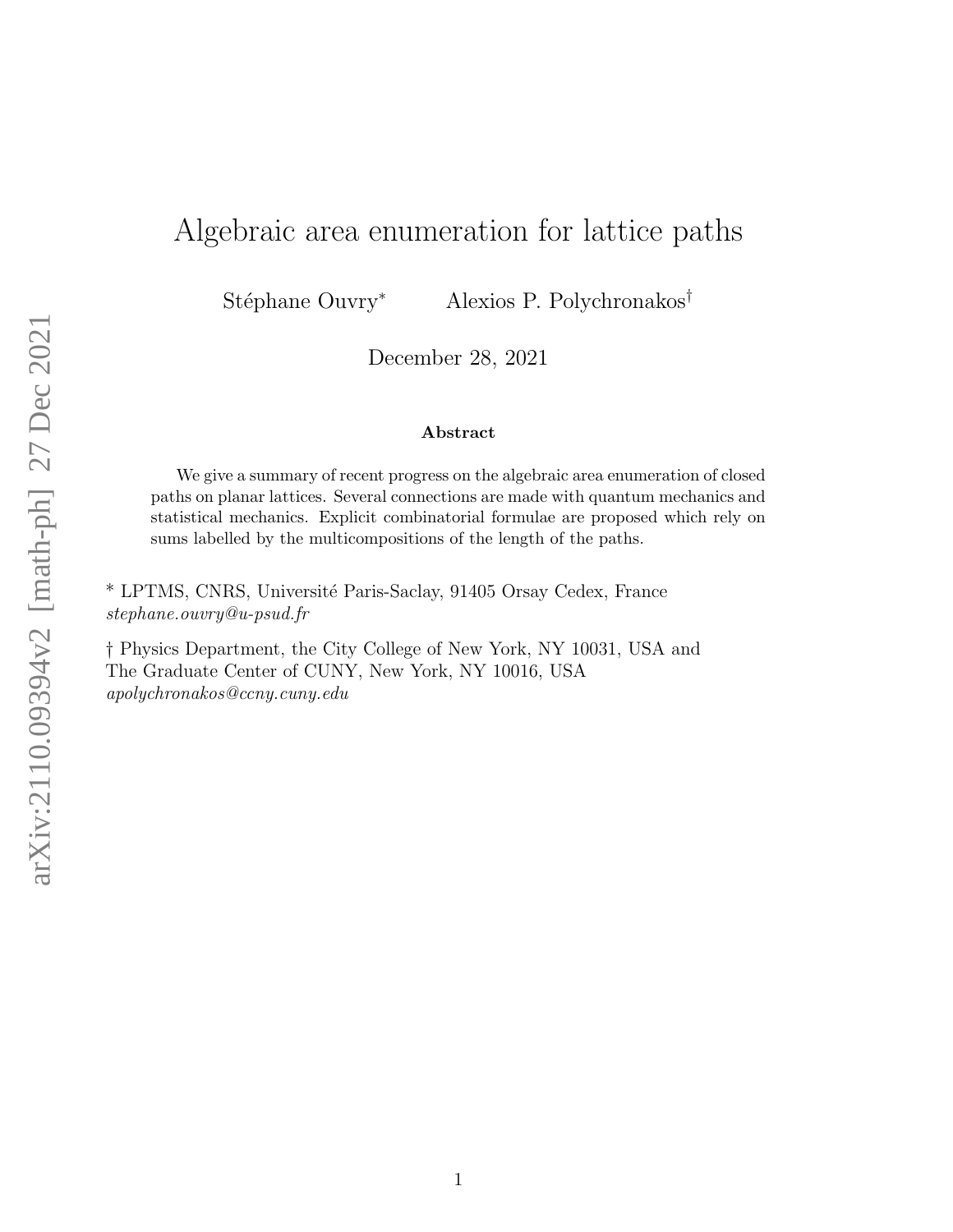The seminal problem of the algebraic area enumeration of paths on planar lattices of various kinds has been around for a long time. It is well known that this purely combinatorial problem can be equivalently reformulated in the realm of Hofstadter-like quantum mechanics models. Recently [\[1\]](#page-10-0) it has been given a boost in the form of an explicit enumeration formula which in turn could be reinterpreted [\[2\]](#page-10-1) in terms of statistical mechanics models with exclusion statistics, again a purely quantum concept. It is a striking fact that an enumeration quest regarding classical random paths should be in the end so intimately connected to quantum physics, this in so many ways.

In this note we give a summary of this recent progress starting with the original algebraic area enumeration problem for closed paths on a square lattice and then enlarging the perspective to other kind of lattices and paths via the statistical mechanics reinterpretation. So the first question we address is : among the  $\binom{n}{n'}$  $\binom{n}{n/2}^2$  closed **n**-steps paths that one can draw on a square lattice starting from and returning to a given point –note that **n** is then necessarily even  $\mathbf{n} = 2n$ , how many of them enclose a given algebraic area A?

The algebraic area enclosed by a path is weighted by its *winding numbers*: if the path moves around a region in counterclockwise (positive) direction, its area counts as positive, otherwise negative; if the path winds around more than once, the area is counted with multiplicity. These regions inside the path are called winding sectors. In Figure 1 we give an explicit example of what is meant by algebraic area for a closed path of length  $n = 36$ . We see inside the path various winding sectors with winding numbers  $+2,+1,0,-$ 1,-1 and various numbers of lattice cells per winding sectors: respectively 2,14,1,1,1. The 0-winding number inside the path arises from a superposition of a  $+1$  and a  $-1$  winding,  $+1-1=0$ . It does not contribute to the algebraic area. Taking into account the non 0-winding sectors we end up with an algebraic area  $A = 2 \times 2 + 1 \times 14 + (-1) \times 2 = 16$ . Quite generally, calling  $S_m$  the arithmetic area of the *m*-winding sectors inside a path (i.e. the total number of lattice cells it encloses with winding number  $m$ , where  $m$  can be positive or negative) the algebraic area is

<span id="page-1-0"></span>
$$
A = \sum_{m=-\infty}^{\infty} m S_m
$$

to be distinguished from the arithmetic area  $\sum_{m=-\infty}^{\infty} S_m$ .

Winding sectors for continuous Brownian curves as well as for discrete lattice paths have been the subject of studies for a long time. In this respect we note in the last few years some advances in [\[3\]](#page-10-2) where an explicit formula for the expected area  $\langle S_m \rangle$  of the mwinding sectors inside square lattice paths is proposed, to the exception of the 0-winding sector, for the simple reason that the latter is difficult to distinguish from the outside –i.e., 0-winding again– sector, which is of infinite size. Taking the continuous limit allows to recover the results previously obtained in [\[4\]](#page-10-3) for Brownian curves. One notes that for Brownian curves the expected area  $\langle S_0 \rangle$  of the 0-winding sectors is also known by other means thanks to the SLE machinery [\[5\]](#page-10-4). However it remains an open problem for discrete lattice paths.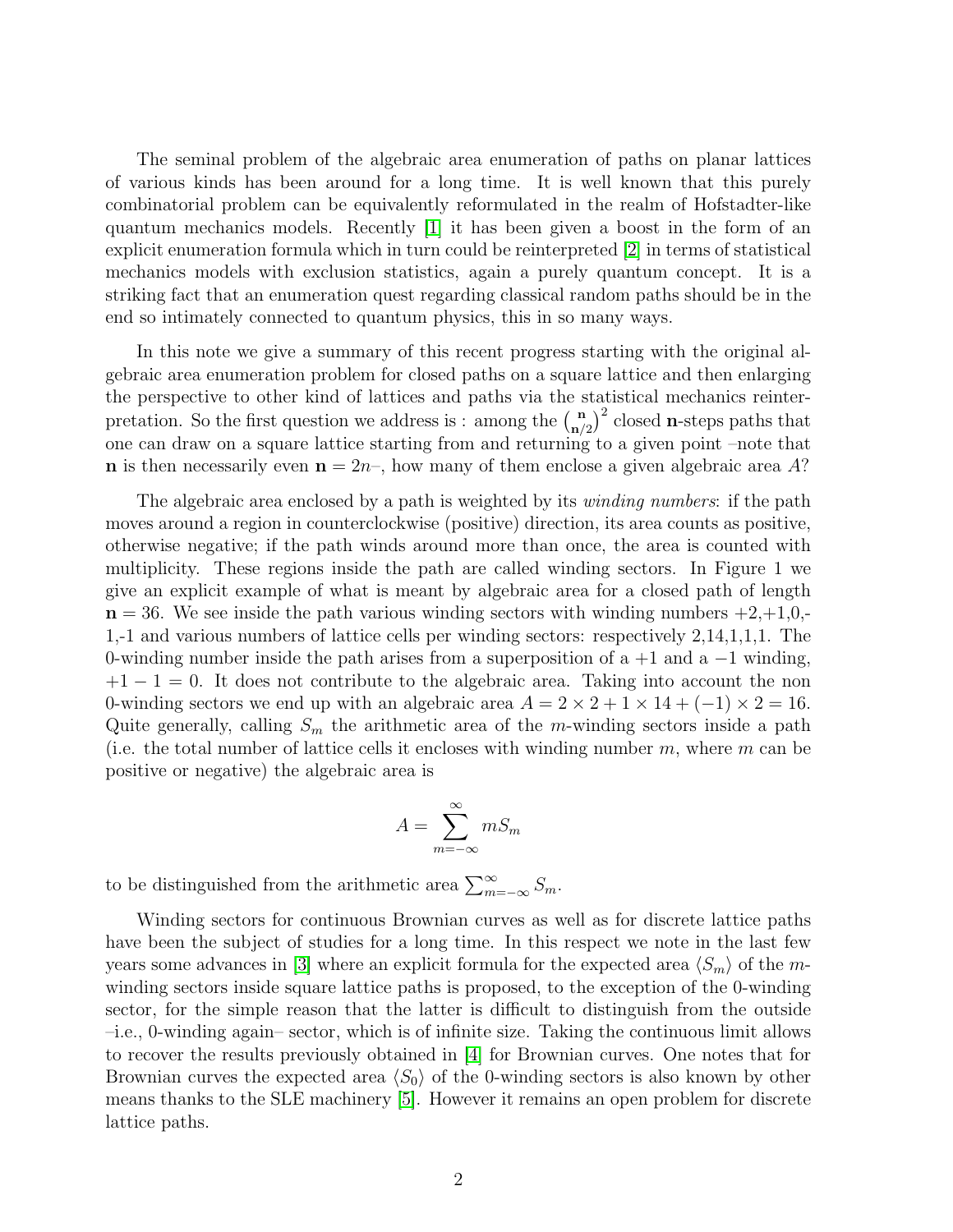

Figure 1: A closed path of length  $n = 36$  starting from and returning to the same bullet red point with its various winding sectors  $m = +2, +1, 0, -1, -1$ . Note the double arrow on the horizontal link which indicates that the path has moved twice on this link, here in the same left direction.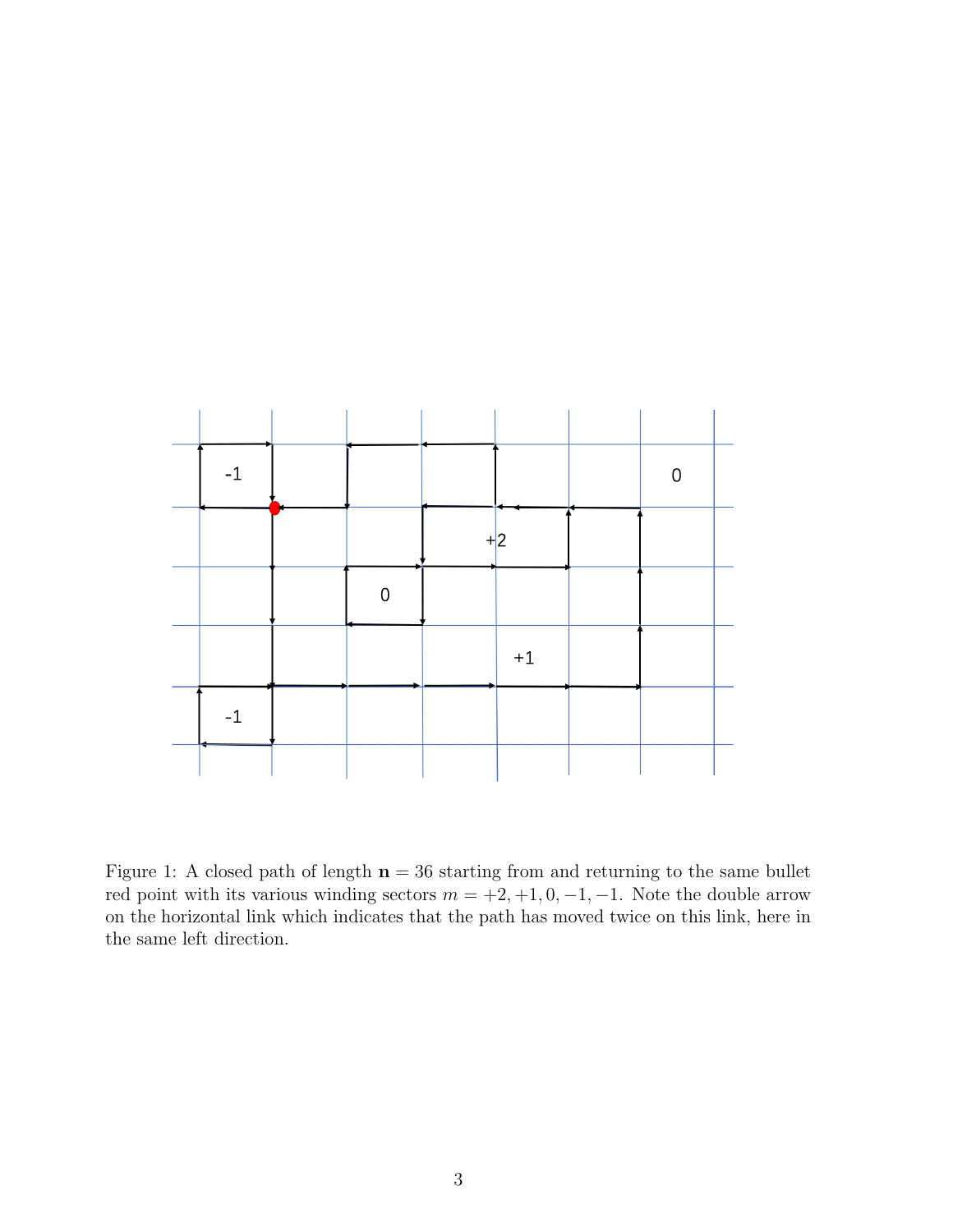Counting on the square lattice the number of closed paths of length n enclosing an algebraic area A amounts in a most straightforward way to introducing two lattice hopping operators  $u$  and  $v$  respectively in the right and up directions and declaring that they do not commute

$$
v u = Q u v
$$

Clearly selecting the  $u$  and  $v$  independent part in

$$
(u + u^{-1} + v + v^{-1})^{\mathbf{n}} = \sum_{A} C_{\mathbf{n}}(A) Q^{A} + \dots
$$
 (1)

provides the number  $C_n(A)$  which counts the paths enclosing an algebraic area A. For example it is not difficult to check that  $(u + u^{-1} + v + v^{-1})^4 = 28 + 4Q + 4Q^{-1} + ...$ indicating that among the  $\binom{4}{3}$  $\binom{4}{2}^2 = 36$  closed paths making 4 steps  $C_4(0) = 28$  enclose an algebraic area  $A = 0$  and  $C_4(1) = C_4(-1) = 4$  enclose an algebraic area  $A = \pm 1$ .

Now it is immediate to see that, provided Q is rewritten as  $Q = e^{i2\pi \Phi/\Phi_o}$  where  $\Phi$  is the flux of an external magnetic field through the unit lattice cell and  $\Phi_o$  the flux quantum, the expression

<span id="page-3-0"></span>
$$
H = u + u^{-1} + v + v^{-1}
$$

can be interpreted as a Hamiltonian modelling a quantum particle hopping on a square lattice and coupled to a perpendicular magnetic field. This famous model is known under the name Hofstadter model [\[6\]](#page-10-5).

Going a step further, a simplification arises when the flux is rational  $Q = e^{i2\pi p/q}$  with  $p, q$  two coprime integers: in this case determining the Hofstadter spectrum narrows down to computing the eigenvalues  $E_1, E_2, \ldots, E_q$  of the finite  $q \times q$  Hamiltonian matrix

$$
H_{q} = \begin{pmatrix} \mathbf{Q}e^{ik_{y}} + \mathbf{Q}^{-1}e^{-ik_{y}} & e^{ik_{x}} & 0 & \cdots & 0 & e^{-ik_{x}} \\ e^{-ik_{x}} & \mathbf{Q}^{2}e^{ik_{y}} + \mathbf{Q}^{-2}e^{-ik_{y}} & e^{ik_{x}} & \cdots & 0 & 0 \\ 0 & e^{-ik_{x}} & 0 & \cdots & 0 & 0 \\ \vdots & \vdots & \vdots & \ddots & \vdots & \vdots \\ 0 & 0 & 0 & \cdots & 0 & e^{ik_{x}} \\ e^{ik_{x}} & 0 & 0 & \cdots & e^{-ik_{x}} & \mathbf{Q}^{q}e^{ik_{y}} + \mathbf{Q}^{-q}e^{-ik_{y}} \end{pmatrix}
$$

The n-th quantum trace follows as

$$
\mathbf{Tr} H_q^{\mathbf{n}} = \frac{1}{q} \int_{-\pi}^{\pi} \int_{-\pi}^{\pi} \frac{dk_x}{2\pi} \frac{dk_y}{2\pi} \sum_{i=1}^{q} E_i^{\mathbf{n}} \tag{2}
$$

where one has summed over the  $q$  eigenvalues and integrated over the two continuous quantum numbers  $k_x$  and  $k_y$  while enforcing the proper normalization Tr  $I_q = 1$ , where  $I_q$  is the  $q \times q$  identity matrix.

Selecting as in [\(1\)](#page-1-0) the u, v independent part of  $(u + u^{-1} + v + v^{-1})^n$  translates in the quantum world to computing the trace of  $H_q^{\mathbf{n}}$  so that in view of the algebraic area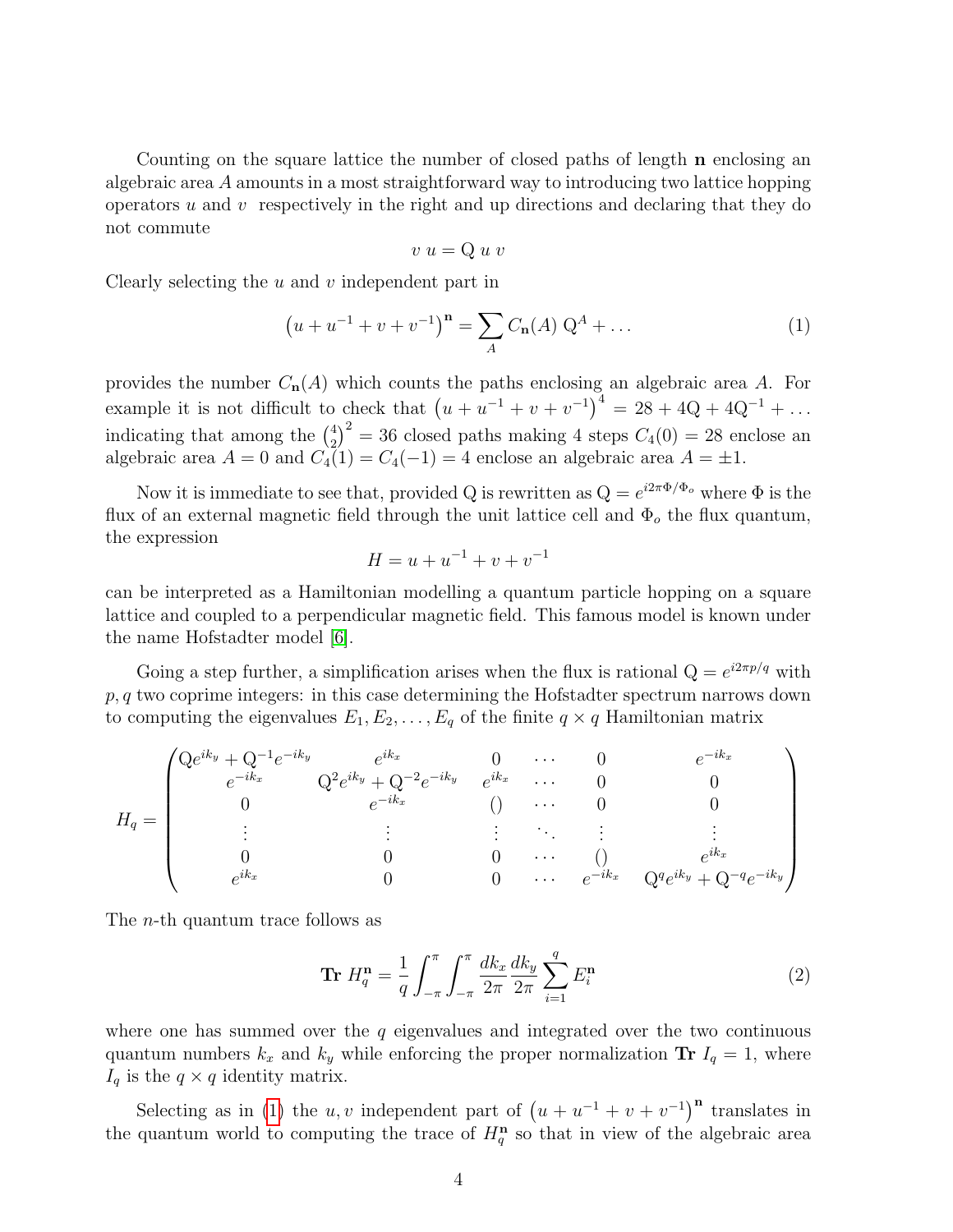enumeration one should write

<span id="page-4-0"></span>
$$
\mathbf{Tr}\ H_q^{\mathbf{n}} = \sum_A C_{\mathbf{n}}(A)\ Q^A \tag{3}
$$

As a consequence the integer  $q$  has to be understood as a priori undetermined, i.e., as a free parameter allowing for the  $Q^A$  basis –where  $A = 0, \pm 1, \pm 2, \ldots$  stands for the possible values of the algebraic area– on which the enumeration [\(3\)](#page-4-0) can take place. On the other hand keeping a particular value of  $q$  would amount to counting the algebraic area modulo  $q$ .

All the machinery of quantum mechanics is now at our disposal. It is known that the determinant of the secular matrix  $I_q - zH_q$  simplifies to

<span id="page-4-1"></span>
$$
\det(I_q - zH_q) = \sum_{n=0}^{\lfloor q/2 \rfloor} (-1)^n Z(n) z^{2n} - 2 (\cos(qk_x) + \cos(qk_y)) z^q
$$

where the  $Z(n)$ 's are independent of  $k_x$  and  $k_y$  and by convention  $Z(0) = 1$ . Even more, Kreft [\[7\]](#page-10-6) was able to rewrite them in a closed form as trigonometric multiple nested sums

$$
Z(n) = \sum_{k_1=1}^{q-2n+2} \sum_{k_2=1}^{k_1} \cdots \sum_{k_n=1}^{k_{n-1}} s_{k_1+2n-2} s_{k_2+2n-4} \cdots s_{k_{n-1}+2} s_{k_n}
$$
(4)

where

<span id="page-4-4"></span>
$$
s_k = 4\sin^2(\pi k p/q) \tag{5}
$$

From the knowledge of  $Z(n)$  in [\(4\)](#page-4-1) the algebraic area enumeration can proceed. We give here a summary of the procedure, more details can be found in [\[1,](#page-10-0) [2\]](#page-10-1). First introduce the  $b(n)$ 's via

<span id="page-4-3"></span>
$$
\log\left(\sum_{n=0}^{\lfloor q/2\rfloor} Z(n)z^n\right) = \sum_{n=1}^{\infty} b(n)z^n\tag{6}
$$

It is not difficult to see that  $b(n)$  selects the part of  $Z(n)$  which is obtained by rewriting it as a linear combination of trigonometric single sums plus other terms which are products of such single sums, which are then ignored. In other words the  $b(n)$ 's end up being proportional to  $q$  –i.e., the right scaling for the trace of a  $q \times q$  matrix– whereas the  $Z(n)$ 's also contain terms proportional to  $q^2, \ldots, q^n$ . This rewriting is encoded in the coefficients  $c(l_1, l_2, \ldots, l_j)$  labeled by the compositions  $l_1, l_2, \ldots, l_j$  of n (meaning the ordered partitions of *n*: there are  $2^{n-1}$  compositions of *n*, for example  $3 = 3, 2 + 1, 1 + 2, 1 + 1 + 1$  so that  $b(n)$  is expressed as

<span id="page-4-2"></span>
$$
b(n) = (-1)^{n+1} \sum_{\substack{l_1, l_2, \dots, l_j \\ \text{composition of } n}} c(l_1, l_2, \dots, l_j) \sum_{k=1}^{q-j+1} s_{k+j-1}^{l_j} \dots s_{k+1}^{l_2} s_k^{l_1}
$$
(7)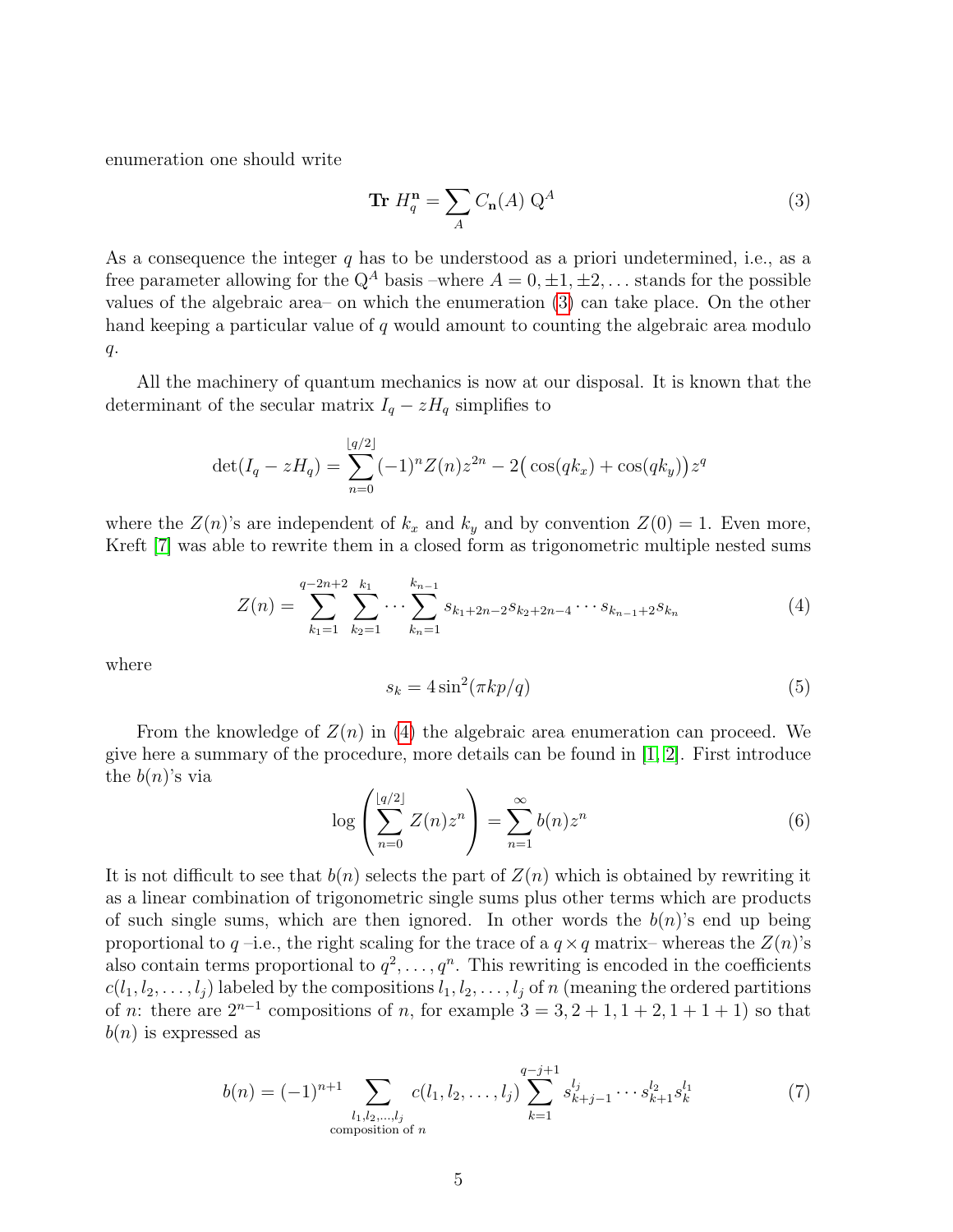with  $1$ 

$$
c(l_1, l_2, \ldots, l_j) = \frac{\binom{l_1 + l_2}{l_1}}{l_1 + l_2} l_2 \frac{\binom{l_2 + l_3}{l_2}}{l_2 + l_3} \cdots l_{j-1} \frac{\binom{l_{j-1} + l_j}{l_{j-1}}}{l_{j-1} + l_j}
$$

As announced, solely trigonometric single sums appear in [\(7\)](#page-4-2).

Now one can use the identity log  $\det(I - zM) = \text{Tr} \log(I - zM)$  valid for any matrix M where Tr here means the usual matrix trace. After some manipulations one reaches, not surprisingly, that the quantum trace [\(2\)](#page-3-0) is proportional to  $b(n)$ 

$$
\mathbf{Tr}\ H_q^{\mathbf{n}=2n} = 2n(-1)^{n+1}\frac{1}{q}b(n)
$$

It follows that, using [\(7\)](#page-4-2), it can be rewritten as composition-dependent trigonometric single sums  $\sum_{k=1}^{q-j+1} s_k^{l_j}$  $k_{k+j-1} \cdots s_{k+1}^{l_2} s_k^{l_1}$  weighted by the combinatorial coefficient  $c(l_1, l_2, \ldots, l_j)$ and summed over all compositions  $l_1, l_2, \ldots, l_j$  of the integer  $n = \mathbf{n}/2$ 

$$
\mathbf{Tr} \ H_q^{\mathbf{n}=2n} = 2n \sum_{\substack{l_1, l_2, \dots, l_j \\ \text{composition of } n}} c(l_1, l_2, \dots, l_j) \frac{1}{q} \sum_{k=1}^{q-j+1} s_{k+j-1}^{l_j} \dots s_{k+1}^{l_2} s_k^{l_1}
$$

The trigonometric single sums remain to be computed, which can also be done, still keeping in mind that, as said earlier,  $q$  is an a priori undetermined free parameter. Finally one extracts from  $(3)$  the desired number of closed paths of length **n** enclosing a given algebraic area A as

$$
C_{\mathbf{n}}(A) = 2n \sum_{\substack{l_1, l_2, \dots, l_j \\ \text{composition of } n}} \frac{\binom{l_1 + l_2}{l_1}}{l_1 + l_2} l_2 \frac{\binom{l_2 + l_3}{l_2}}{l_2 + l_3} \dots l_{j-1} \frac{\binom{l_{j-1} + l_j}{l_{j-1} + l_j}}{\binom{l_{j-1} + l_j}{l_{j-1} + l_j}}
$$
  

$$
\sum_{k_3=0}^{2l_3} \sum_{k_4=0}^{2l_4} \dots \sum_{k_j=0}^{2l_j} \prod_{i=3}^j \binom{2l_i}{k_i} \binom{2l_i}{l_1 + l_1 + \sum_{i=3}^j (i-2)(k_i - l_i)} \binom{2l_2}{l_2 - l_1 - \sum_{i=3}^j (i-1)(k_i - l_i)}
$$

$$
(8)
$$

This formula grows quickly in complexity since the number of compositions on which one has to sum increases like  $2^n$  with the number of steps of the paths. Still it has the benefit of being explicit.We leave as an open problem to the interested reader to prove that in the continuous limit where the elementary lattice size  $a \to 0$ , the number of steps  $\mathbf{n} \to \infty$ with the scaling  $na^2 = 2t$ ,

<span id="page-5-1"></span>
$$
\frac{\mathbf{n} C_{\mathbf{n}}(A/a^2)}{\binom{\mathbf{n}}{\mathbf{n}/2}^2} \to \pi \frac{1}{\cosh^2(\pi A/t)}
$$

<span id="page-5-0"></span><sup>&</sup>lt;sup>1</sup>The expression for the  $c(l_1, l_2, \ldots, l_j)$ 's is closely related to Dyck paths counting (up to a factor  $l_1$ ), see [\[8\]](#page-10-7) p. 516. We plan to further elaborate on this connection in a forthcoming publication.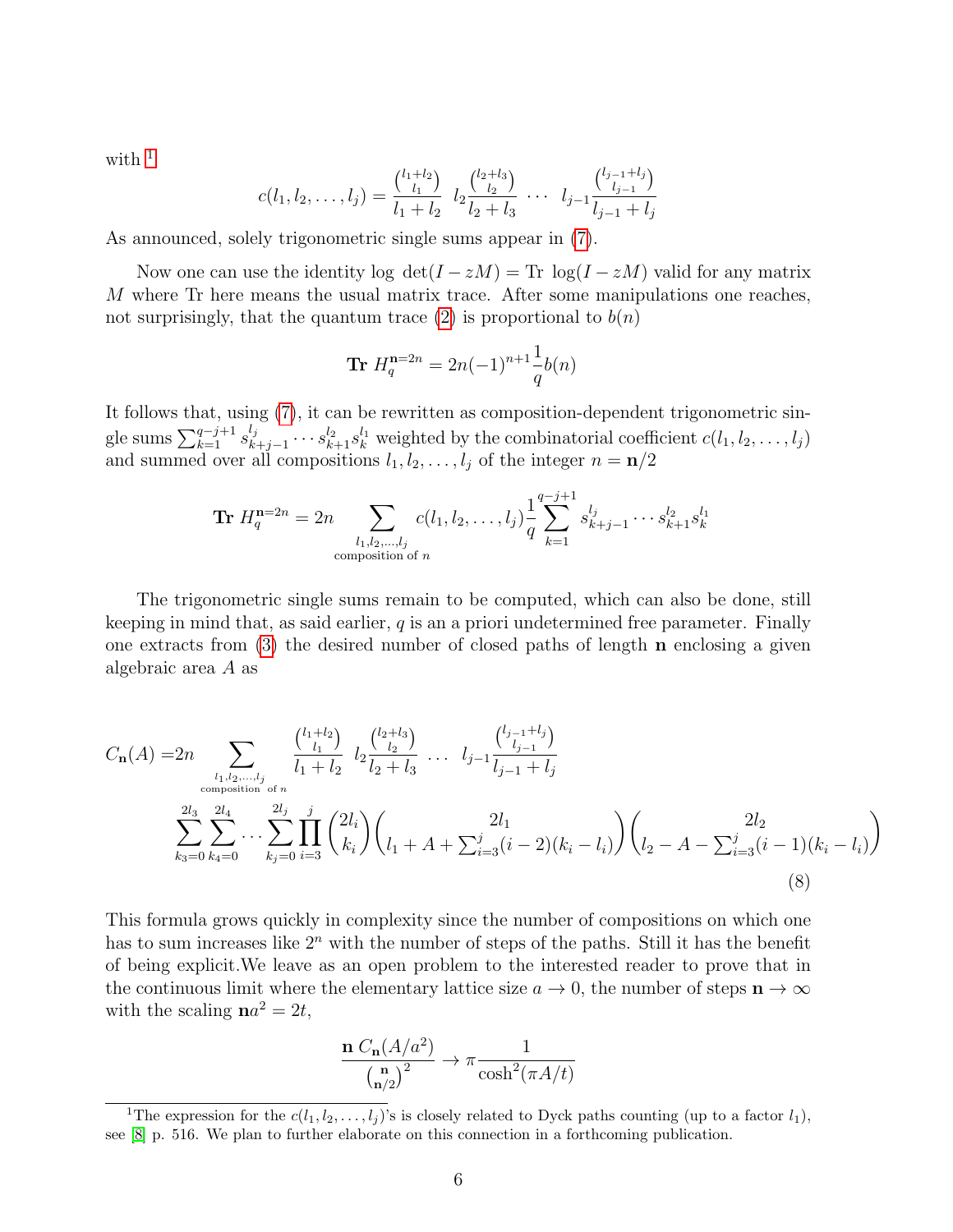i.e., one recovers Levy's law for the distribution of the algebraic area enclosed by Brownian curves after a time  $t$  (the convergence has been checked numerically to improve with increasing n).

Why in [\(4\)](#page-4-1) and [\(6\)](#page-4-3) the particular choice of the notations  $Z_n$  and  $b_n$ ? In statistical mechanics  $Z(n)$  usually refers to an *n*-body partition function and  $b(n)$  to its associated *n*th cluster coefficient. Let us interpret  $s_k$  in [\(5\)](#page-4-4) as  $s_k = e^{-\beta \epsilon_k}$  ( $\beta$  is the inverse temperature), i.e., as a spectral function for a quantum 1-body spectrum  $\epsilon_k$  labeled by an integer k. The structure of  $Z(n)$  in [\(4\)](#page-4-1) with the +2 shifts in the spectral function arguments then precisely corresponds to an  $n$ -body partition function for a gas of particles with exclusion statistics  $g = 2$  (no two particles can occupy two adjacent quantum states) and 1-body spectrum  $\epsilon_k$ . Exclusion statistics is a purely quantum (again) concept which describes the statistical mechanical properties of identical particles. Usual particles are either Bosons ( $g = 0$ ) or Fermions  $(g = 1)$ . Here for square lattice paths one goes beyond Fermi exclusion with  $g = 2$ . In general for g-exclusion the *n*-body partition function [\(4\)](#page-4-1) would become

$$
Z(n) = \sum_{k_1=1}^{q-gn+g} \sum_{k_2=1}^{k_1} \cdots \sum_{k_n=1}^{k_{n-1}} s_{k_1+gn-g} s_{k_2+gn-2g} \cdots s_{k_{n-1}+g} s_{k_n}
$$

with a shift in the arguments of the spectral function which is  $g$  instead of 2. In line with  $(6, 7)$  $(6, 7)$  the associated *n*-th cluster coefficient would end up rewriting as

<span id="page-6-0"></span>
$$
b(n) = (-1)^{n+1} \sum_{\substack{l_1, l_2, \dots, l_j \\ \text{g-composition of } n}} c_g(l_1, l_2, \dots, l_j) \sum_{k=1}^{q-j+1} s_{k+j-1}^{l_j} \dots s_{k+1}^{l_2} s_k^{l_1}
$$
(9)

where

$$
c_g(l_1, l_2, \dots, l_j) = \frac{(l_1 + \dots + l_{g-1} - 1)!}{l_1! \cdots l_{g-1}!} \prod_{i=1}^{j-g+1} {l_i + \dots + l_{i+g-1} - 1 \choose l_{i+g-1}}
$$

In [\(9\)](#page-6-0) one sums over all q-compositions of the integer n obtained by inserting at will inside the usual compositions (i.e., the 2-compositions) no more than  $g - 2$  zeroes in succession. For example for  $n = 3$  and  $q = 3$  one has 9 such 3-compositions  $n = 3 = 2 + 1 = 1 + 2 =$  $1+1+1=2+0+1=1+0+2=1+0+1+1=1+1+0+1=1+0+1+0+1$ . For general g there are  $g^{n-1}$  such g-compositions of the integer n (see [\[9\]](#page-13-0) for an analysis of these extended compositions, also called multicompositions).

One has reached the conclusion that the square lattice paths algebraic area enumeration is described by a quantum gas of particles with statistical exclusion  $g = 2$ . To see this more explicitly on the Hofstadter Hamiltonian itself let us perform on the hopping lattice operators  $u$  and  $v$  the modular transformation

$$
u \to -u \ v \ , \quad v \to v
$$

to get the new Hamiltonian

<span id="page-6-1"></span>
$$
H = -u v - v^{-1} u^{-1} + v + v^{-1}
$$
\n(10)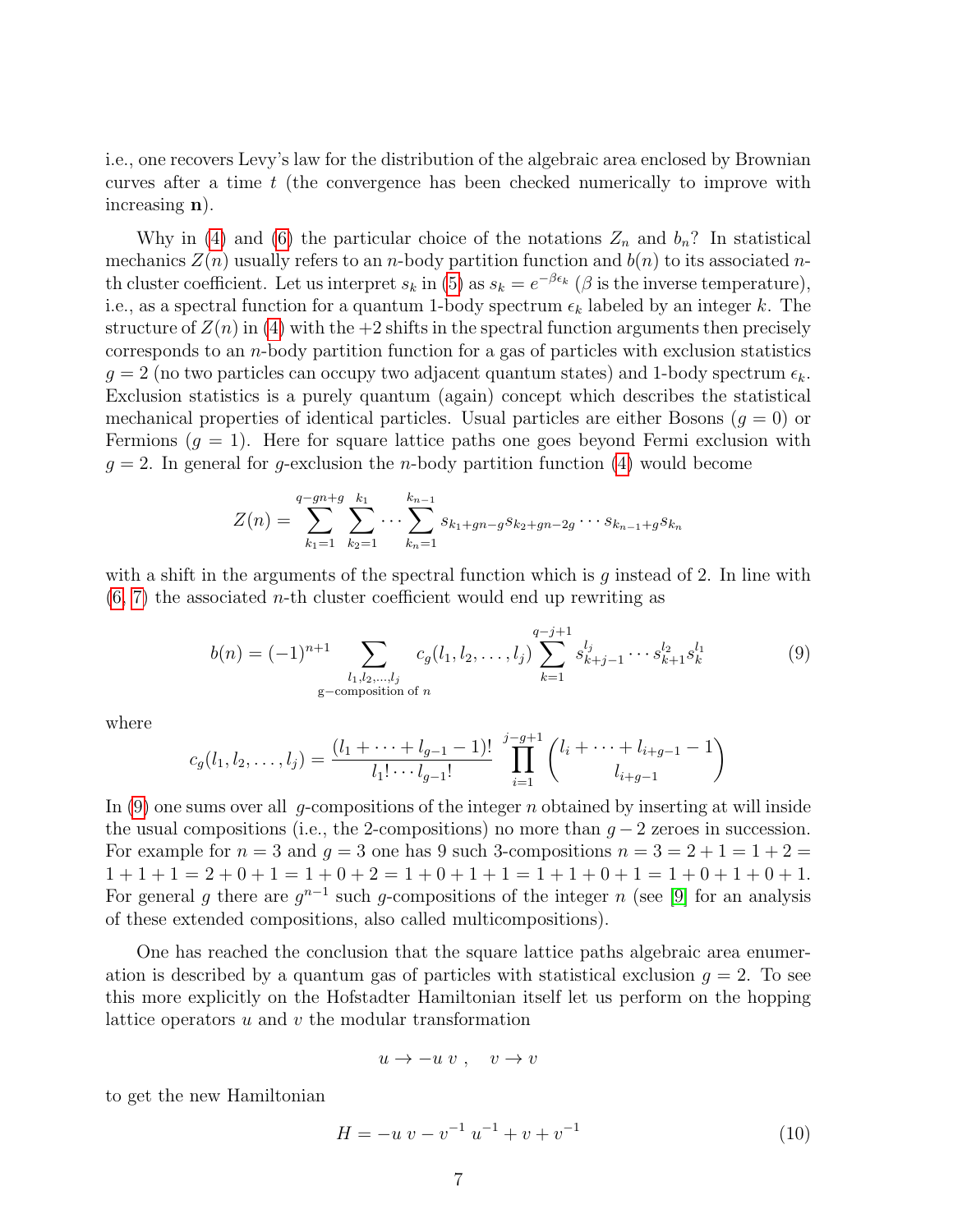

Figure 2: The deformed square lattice after the modular transformation.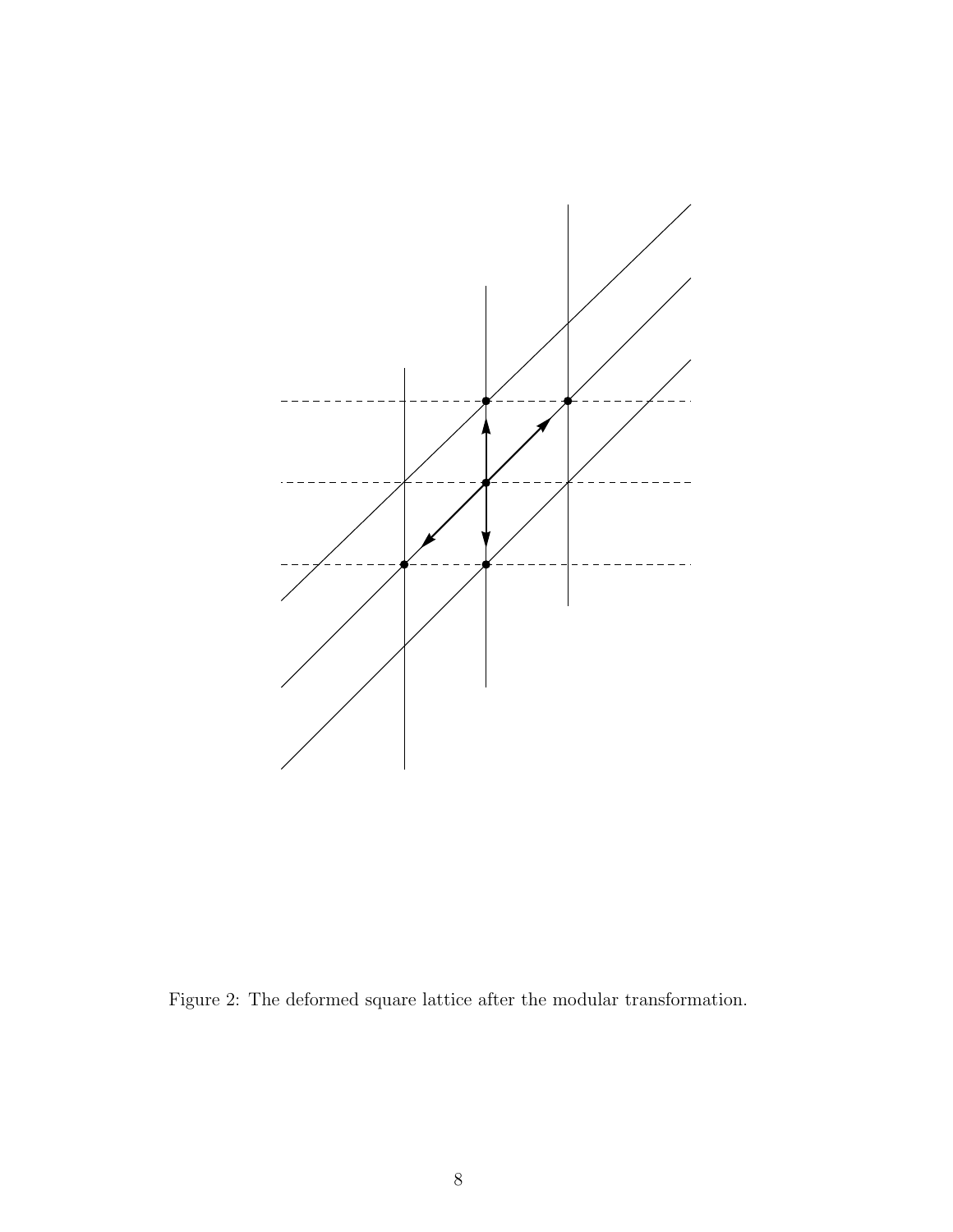still describing the same paths but on the deformed lattice of Figure 2.

The secular matrix corresponding to the Hamiltonian [\(10\)](#page-6-1) is

<span id="page-8-0"></span>
$$
I_{q} - zH_{q} = \begin{pmatrix} 1 & -(1 - Q)z & 0 & \cdots & 0 & -(1 - \frac{1}{Q^{q}})z \\ -(1 - \frac{1}{Q})z & 1 & -(1 - Q^{2})z & \cdots & 0 & 0 \\ 0 & -(1 - \frac{1}{Q^{2}})z & 1 & \cdots & 0 & 0 \\ \vdots & \vdots & \vdots & \ddots & \vdots & \vdots & \vdots \\ 0 & 0 & 0 & \cdots & 1 & -(1 - Q^{q-1})z \\ -(1 - Q^{q})z & 0 & 0 & \cdots & -(1 - \frac{1}{Q^{q-1}})z & 1 \end{pmatrix}
$$
(11)

where one has set  $k_x = k_y = 0$  for simplicity. The Hofstadter spectral function [\(5\)](#page-4-4) is recovered as

$$
s_k = (1 - \mathbf{Q}^k)(1 - \frac{1}{\mathbf{Q}^k})
$$

[\(11\)](#page-8-0) is a particular case of the more general class of secular matrices

<span id="page-8-1"></span>
$$
I_q - zH_q = \begin{pmatrix} 1 & -f(1)z & 0 & \cdots & 0 & -g(q)z \\ -g(1)z & 1 & -f(2)z & \cdots & 0 & 0 \\ 0 & -g(2)z & 1 & \cdots & 0 & 0 \\ \vdots & \vdots & \vdots & \ddots & \vdots & \vdots \\ 0 & 0 & 0 & \cdots & 1 & -f(q-1)z \\ -f(q)z & 0 & 0 & \cdots & -g(q-1)z & 1 \end{pmatrix}
$$
(12)

and associated spectral functions

$$
s_k = g(k)f(k)
$$

which become the building blocks of the  $Z(n)$ 's in [\(4\)](#page-4-1) (up to spurious umklapp terms which would disappear if either  $f(q)$  or  $g(q)$  vanish).

In a natural way [\(12\)](#page-8-1) becomes in the  $g = 3$  case

<span id="page-8-2"></span>
$$
I_q - zH_q = \begin{pmatrix} 1 & -f(1)z & 0 & 0 & \cdots & 0 & -g(q-1)z & 0 \\ 0 & 1 & -f(2)z & 0 & \cdots & 0 & 0 & -g(q)z \\ -g(1)z & 0 & 1 & -f(3)z & \cdots & 0 & 0 & 0 \\ 0 & -g(2)z & 0 & 1 & \cdots & 0 & 0 & 0 \\ \vdots & \vdots & \vdots & \vdots & \ddots & \vdots & \vdots & \vdots \\ 0 & 0 & 0 & 0 & \cdots & 1 & -f(q-2)z & 0 \\ 0 & 0 & 0 & 0 & \cdots & 0 & 1 & -f(q-1)z \\ -f(Q)z & 0 & 0 & 0 & \cdots & -g(q-2)z & 0 & 1 \end{pmatrix}
$$
(13)

with below the unity main diagonal an empty sub-diagonal made only of 0's which is the manifestation of the stronger  $g = 3$  exclusion. The spectral function then follows as

$$
s_k = g(k)f(k)f(k+1)
$$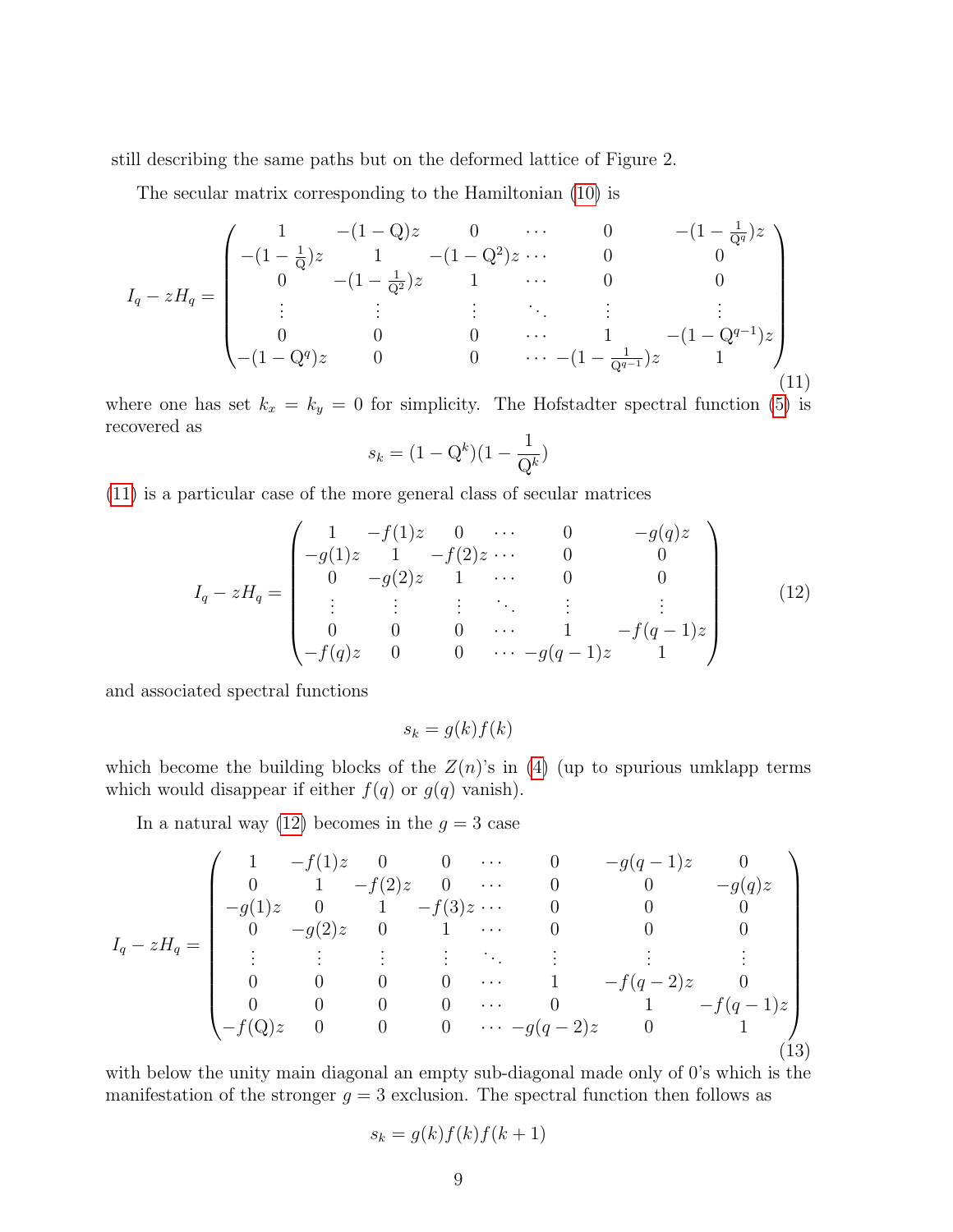For g-exclusion the generalization of [\(13\)](#page-8-2) amounts to a Hamiltonian of the form

<span id="page-9-0"></span>
$$
H = F(u)v + v^{1-g}G(u)
$$
\n(14)

with spectral parameters

$$
F(\mathbf{Q}^k) = f(k) \qquad G(\mathbf{Q}^k) = g(k)
$$

spectral function

$$
s_k = g(k)f(k)f(k+1)\dots f(k+g-2)
$$

and a secular matrix with now  $g - 2$  empty sub-diagonals below the main diagonal (here q is always understood to be larger than q). Clearly the Hofstadter Hamiltonian [\(10\)](#page-6-1), which rewrites as  $H = (1 - u)v + v^{1-2}(1 - u^{-1})$ , is a particular case of [\(14\)](#page-9-0) with  $g = 2$ and  $F(u) = 1 - u$ ,  $G(u) = 1 - u^{-1}$ .

Let us illustrate this mechanism in the case of  $g = 3$  exclusion with the specific example of chiral paths on a triangular lattice (Kreweras type paths). The three chiral hopping operators  $U, V$  and  $W = QU^{-1}V^{-1}$  described in Figure 3 are such that

<span id="page-9-1"></span>
$$
VU = \mathbf{Q}^2 UV
$$

The triangular lattice Hamiltonian is, in a self-explanatory form,

$$
H = U + V + W
$$

To bring it to the exclusion form [\(14\)](#page-9-0) one chooses the representation  $U = -i u v$  and  $V = i u^{-1} v$  in which case H rewrites as

$$
H = i(-u + u^{-1})v + v^{-2}
$$

It is indeed an Hamiltonian of the type [\(14\)](#page-9-0) for  $g = 3$  exclusion,  $F(u) = i(-u + u^{-1})$ ,  $G(u) = 1$  and with spectral parameters

$$
f(k) = -i(Q^k - \frac{1}{Q^k})
$$
  $g(k) = 1$ 

spectral function

$$
s_k = g(k)f(k)f(k+1) = 4\sin(2\pi pk/q)\sin(2\pi p(k+1)/q)
$$
 (15)

and secular matrix

$$
I_q - zH_q = \begin{pmatrix} 1 & i(\mathbf{Q} - \frac{1}{\mathbf{Q}})z & 0 & 0 & \cdots & 0 & -z & 0 \\ 0 & 1 & i(\mathbf{Q}^2 - \frac{1}{\mathbf{Q}^2})z & 0 & \cdots & 0 & 0 & -z \\ -z & 0 & 1 & i(\mathbf{Q}^3 - \frac{1}{\mathbf{Q}^3})z & \cdots & 0 & 0 & 0 \\ 0 & -z & 0 & 1 & \cdots & 0 & 0 & 0 \\ \vdots & \vdots & \vdots & \vdots & \ddots & \vdots & \vdots & \vdots \\ 0 & 0 & 0 & 0 & \cdots & 1 & i(\mathbf{Q}^{q-2} - \frac{1}{\mathbf{Q}^{q-2}})z & 0 \\ 0 & 0 & 0 & 0 & \cdots & 0 & 1 & i(\mathbf{Q}^{q-1} - \frac{1}{\mathbf{Q}^{q-1}})z \\ i(\mathbf{Q}^q - \frac{1}{\mathbf{Q}^q})z & 0 & 0 & \cdots & -z & 0 & 1 \end{pmatrix}
$$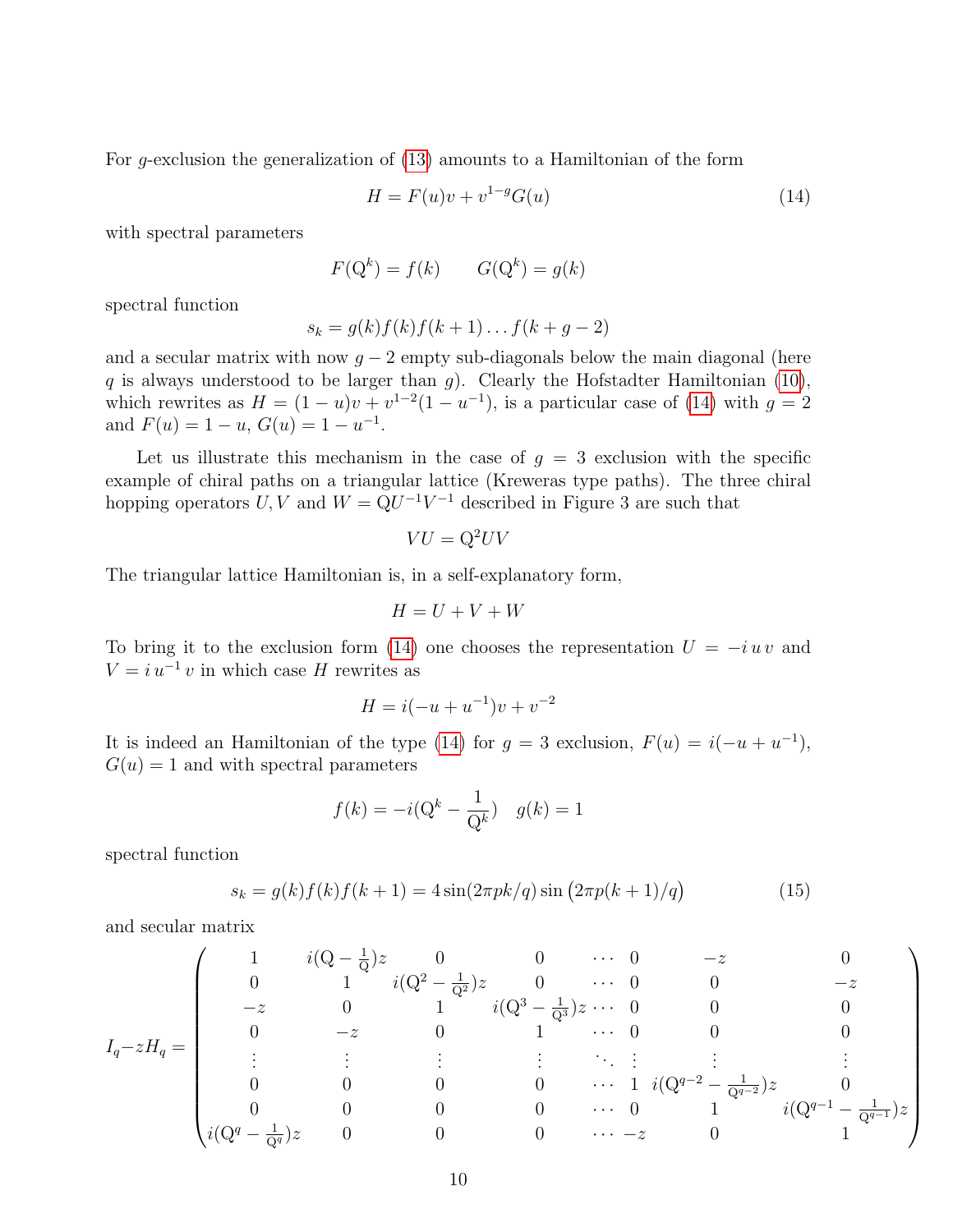which is indeed of the type [\(13\)](#page-8-2) with a vanishing bottom-left entry. Note that the non Hermiticity of the triangular Hamiltonian and thus of the secular matrix is a consequence of the fact that the chiral paths carry an orientation on the lattice.

The triangular algebraic area enumeration follows with an expression similar to [\(8\)](#page-5-1) provided that the trigonometric single sums appearing in [\(9\)](#page-6-0) pertaining to the triangular spectral function [\(15\)](#page-9-1) can be computed [\[2\]](#page-10-1) and that the sum is made on all 3-compositions of the length of the triangular paths considered.

In conclusion we have shown how various tools available in quantum and statistical physics allowed for an explicit algebraic area enumeration of closed paths on planar lattices. The enumeration formulae rely on an explicit sum over compositions whose number grows quickly with the length of the path. It would be certainly rewarding to rewrite this sum with a smaller number of terms. Trivially by symmetry one can restrict to mirror-free compositions weighted twice except for the palindromic ones. We leave this issue as well as other questions of interest to the lattice path combinatorics community.

## References

- <span id="page-10-0"></span>[1] S. Ouvry and S. Wu, "The algebraic area of closed lattice random walks", J. Phys. A: Math. Theor. 52 (2019) 255201.
- <span id="page-10-1"></span>[2] S. Ouvry and A. P. Polychronakos, "Exclusion statistics and lattice random walks", NPB 948 (2019) 114731; "Lattice walk area combinatorics, some remarkable trigonometric sums and Apéry-like numbers", NPB Volume 960 (2020) 115174; see also L. Gan, S. Ouvry and A. P. Polychronakos, "Algebraic area enumeration of random walks on the honeycomb lattice", [arXiv:2107.10851,](http://arxiv.org/abs/2107.10851) Phys. Rev. E (to be published).
- <span id="page-10-2"></span>[3] T. Budd, "Winding of simple walks on the square lattice", preprint, [arXiv:1709.04042](http://arxiv.org/abs/1709.04042) and talk given at the Lattice Paths, Combinatorics and Interactions CIRM Luminy conference (2021).
- <span id="page-10-3"></span>[4] A. Comtet, J. Desbois and S. Ouvry, "Winding of planar Brownian curves", Journal of Physics A : Math. Gen. 23 (1990) 3563.
- <span id="page-10-4"></span>[5] C. Garban and J. A. Trujillo Ferreras, "The expected area of the filled planar Brownian loop is  $\pi/5$ ", Commun. Math. Phys. 264, 3 (2006) 797–810.
- <span id="page-10-5"></span>[6] D. Hofstadter, "Energy levels and wave functions of Bloch electrons in rational and irrational magnetic fields", Phys. Rev. B 14 (1976) 2239.
- <span id="page-10-6"></span>[7] C. Kreft, https://www-sfb288.math.tu-berlin.de/Publications/preprint-list/51/100, SFB 288 Preprint No. 89, TU-Berlin (1993).
- <span id="page-10-7"></span>[8] C. Krattenthaler, "Permutations with restricted patterns and Dyck paths", Advances in Applied Mathematics 27 (2001) 510–530.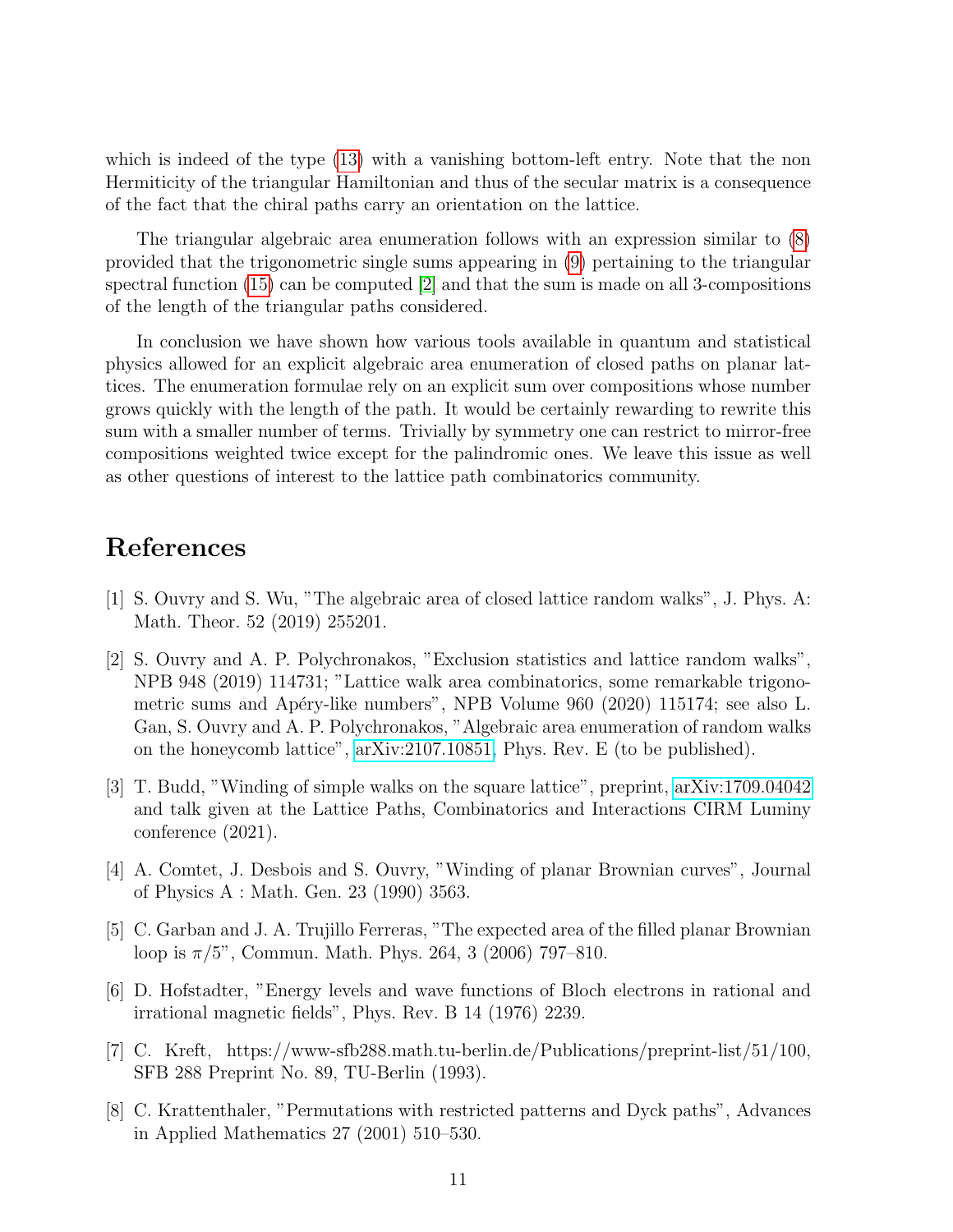

Figure 3: The three hopping operators  $U, V$  and  $W$  on the triangular lattice.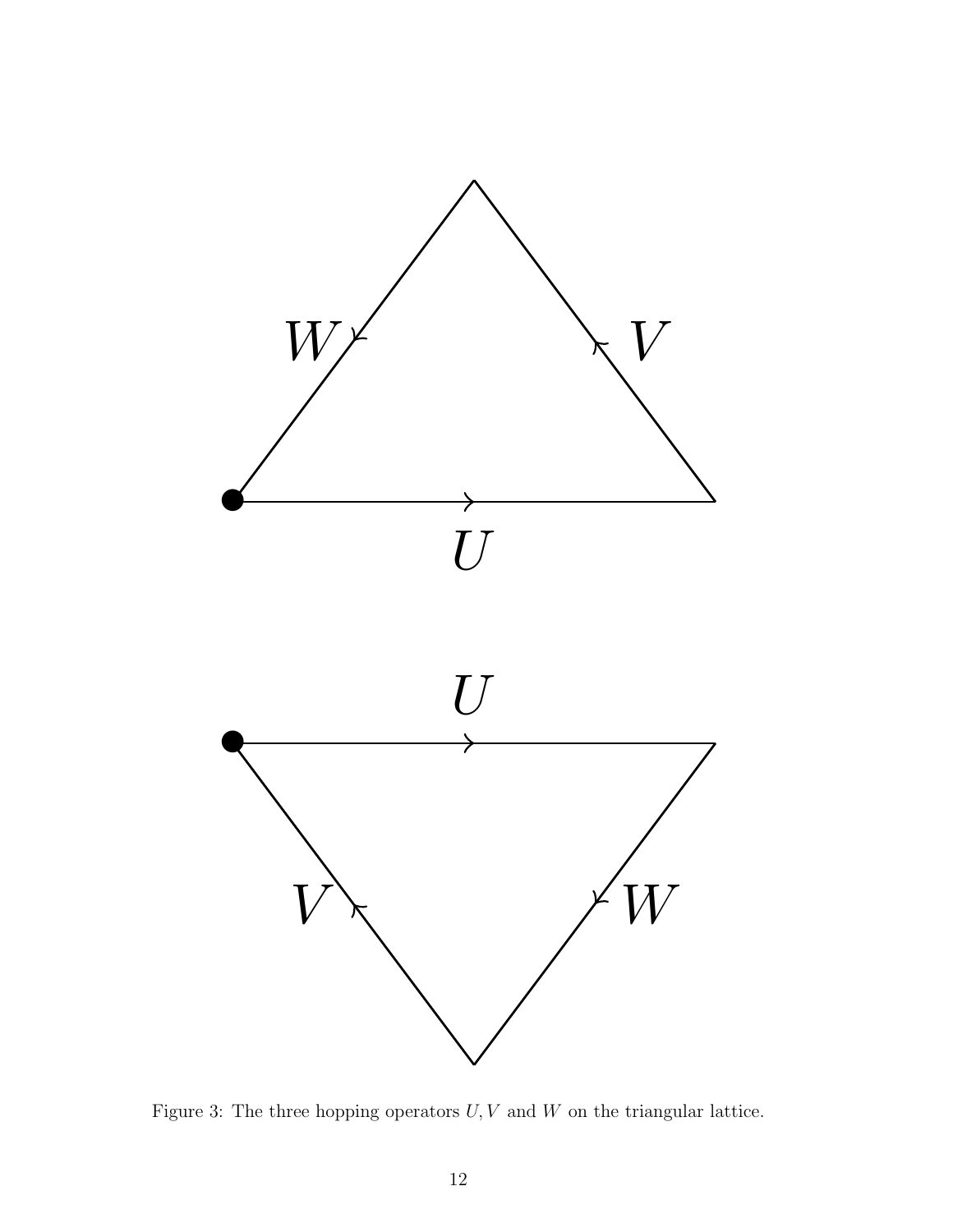

Figure 4: Examples of closed chiral paths on the triangular lattice.